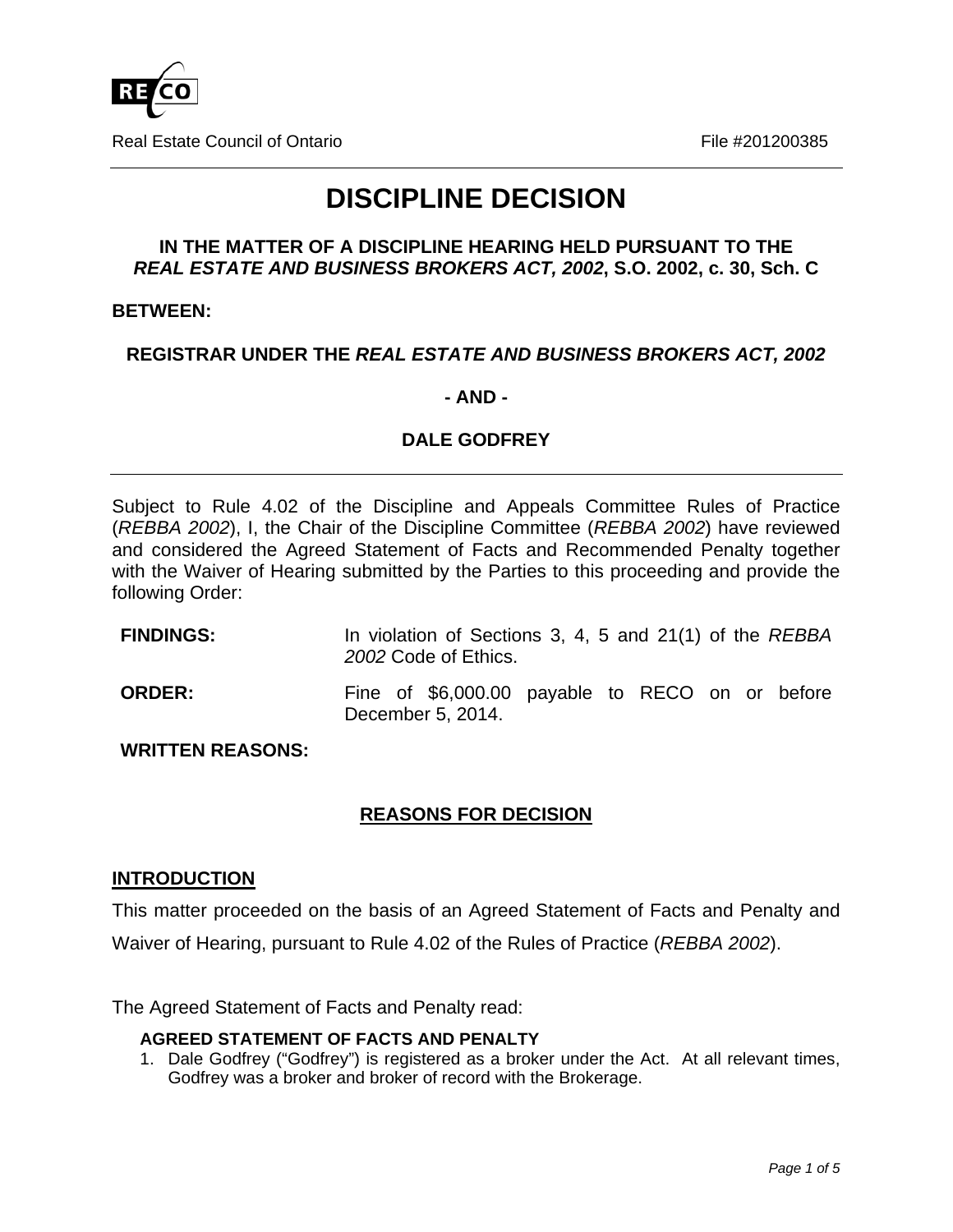- 2. The Brokerage, through Godfrey, listed 1-A Street, City A (the "Property") for the Sellers.
- 3. By agreement of purchase and sale (the "APS") dated April 20, 2010, the Numbered Company agreed to purchase the Property from the Sellers. The APS contained the following provisions:
	- a) a purchase price of \$105,000.00;
	- b) a deposit of \$500.00;
	- c) a date of June 25, 2010;
	- d) the brokerage was the brokerage for both the Sellers and the Numbered Company;
	- e) the completion of the APS was conditional upon the Numbered Company arranging suitable financing;
	- f) the completion of the APS was conditional upon inspection of the property by a third party and the obtaining of a report satisfactory to the Numbered Company at its own expense; and
	- g) the Numbered Company had the rights to inspect the property one additional time prior to closing.
- 4. In addition to the APS, both the Sellers and the Numbered Company consented to multiple representation (dual agency) by signing a Confirmation of Co-operation and Representation. The document stated, among other things, that the listing brokerage has a duty of full disclosure to both the Numbered Company and the Sellers, including a duty to disclose all factual information regarding the Property. Godfrey, on behalf of the Brokerage, signed the Confirmation of Co-operation and Representation.
- 5. On or about April 20, 2010, Godfrey provided a Seller Property Information Statement ("SPIS") to the principals of the Numbered Company that indicated there were no known problems with moisture or water infiltration. This SPIS was provided to the Numbered Company before it entered into the APS and was relied upon by the Numbered Company in its decision to enter into the APS.
- 6. The Numbered Company needed financing to purchase the Property. The Bank contemplated financing the Numbered Company's purchase by providing a first mortgage. However, in order to approve the financing, the Bank wanted a report completed on the condition of the Property. In accordance with finalizing, the Numbered Company retained the Inspection Company prior to closing to meet the Bank`s requirement. As a result of the Inspection Company's report, the Bank refused to advance funds for closing and, therefore, the Numbered Company was unable to complete the transaction.
- 7. The Inspection Company report concluded, among other things, that:
	- a) That the foundation was "very vulnerable" to water leakage into the interior basement;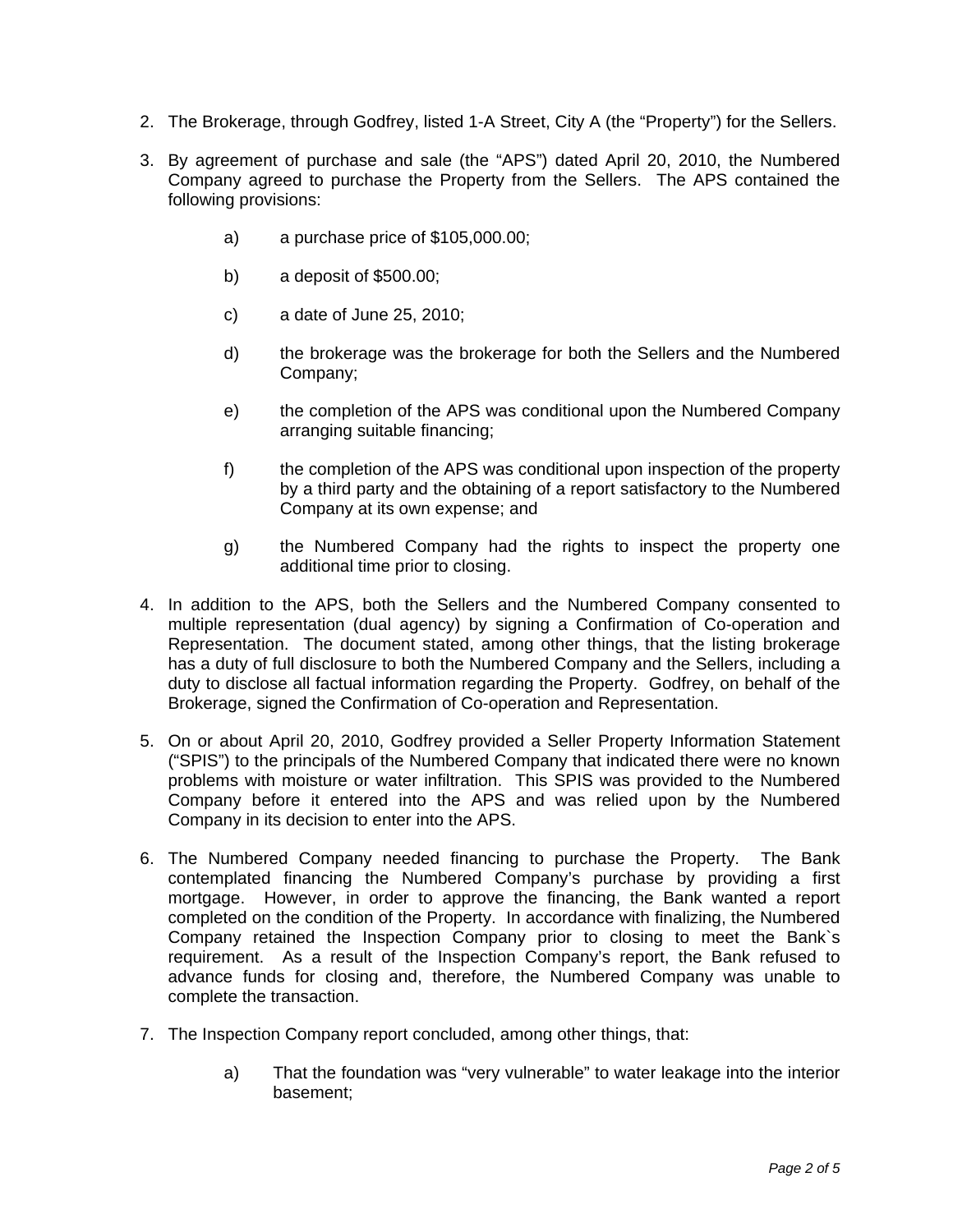- b) There were several significant foundation cracks that were visible at the exterior that extended below grade;
- c) That the Sellers confirmed that there were no footing or weeping tile system around the exterior foundation;
- d) That a portion of the Property had been actively leaking the previous year;
- e) That chronic leakage occurring at the foundation cracks;
- f) Chronic leakage at several areas where the concrete had spalled; and
- g) That water collects under the basement floor and is forced up under pressure through cracks and joints into the basement, and the water cannot be drained away properly due to either a dysfunctional or nonexistent tiling system.
- 8. The Inspection Company's report estimated the remedial work to cost in excess of \$12,000.00.

#### **SUMMARY OF AGREEMENTS**

It is agreed that Godfrey acted unprofessionally when she:

- A. By not ensuring that the version of the SPIS that was provided to the principals of the Numbered Company was accurate, the Brokerage and Godfrey failed to act fairly, honestly and with integrity.
- B. By not ensuring that the version of the SPIS that was provided to the principals of the Numbered Company was accurate, the Brokerage and Godfrey failed to promote and protect the best interests of the Numbered Company.
- C. By not ensuring that the version of the SPIS that was provided to the principals of the Numbered Company was accurate, the Brokerage and Godfrey did not provide conscientious service to its client, the Numbered Company.
- D. By not ensuring that the version of the SPIS that was provided to the principals of the Numbered Company was accurate, the Brokerage and Godfrey, in the course of a trade in real estate, engaged in an act or omission that, having regard to the circumstances that the property was subject to leaking, was unprofessional or dishonourable, or both.

It is agreed that Godfrey breached the following sections of the Code of Ethics:

FAIRNESS, HONESTY, ETC.

3. A registrant shall treat every person the registrant deals with in the course of a trade in real estate fairly, honestly and with integrity.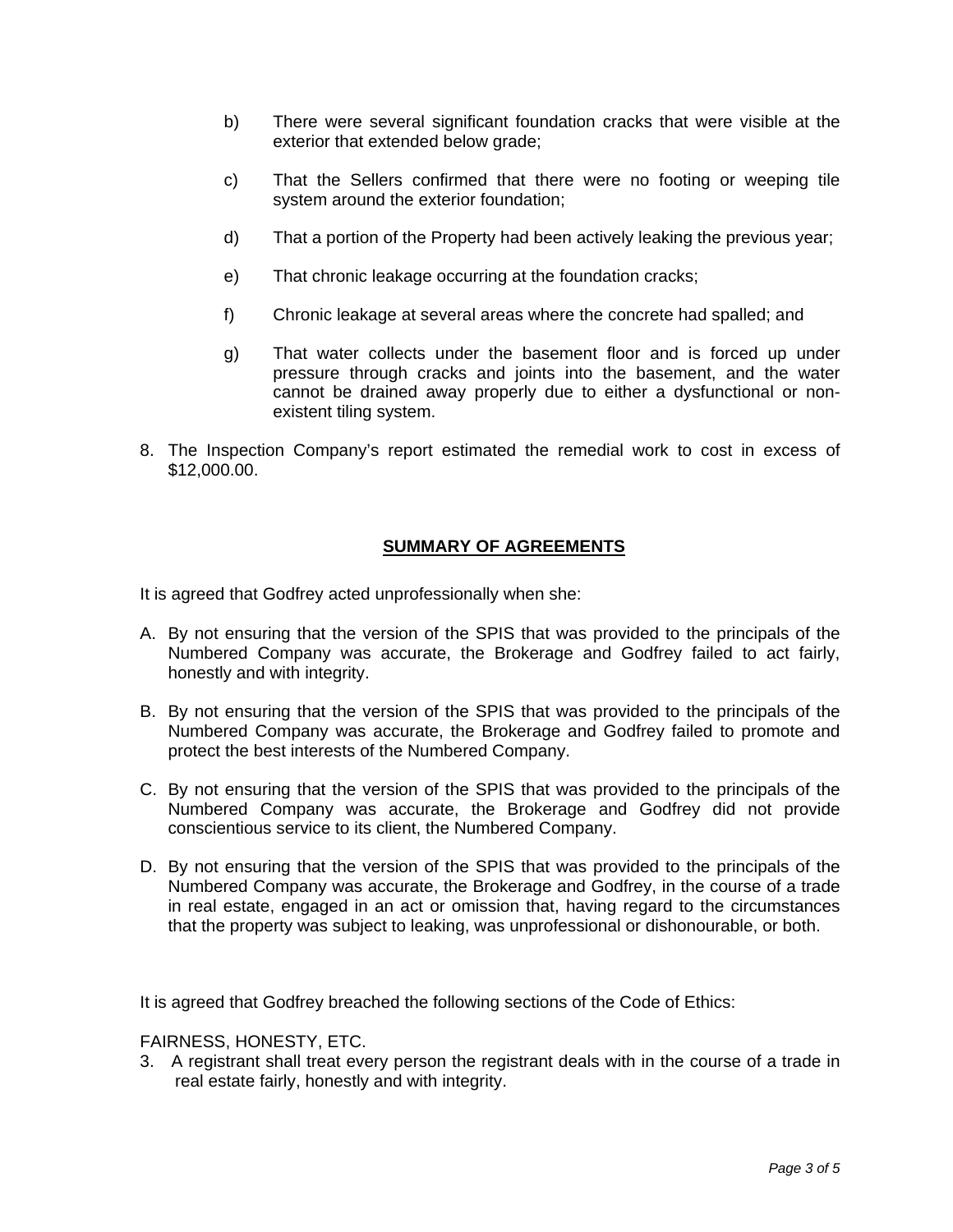#### BEST INTERESTS

4. A registrant shall promote and protect the best interests of the registrant`s clients.

#### CONSCIENTIOUS AND COMPETENT, ETC.

5. A registrant shall provide conscientious service to the registrant`s clients and customers and shall demonstrate reasonable knowledge, skill, judgment and competence in providing those services.

#### MATERIAL FACTS

21(1) A broker or salesperson who has a client in respect of the acquisition or disposition of a particular interest in real estate shall take reasonable steps to determine the material facts relating to the acquisition or disposition and, at the earliest practicable opportunity, shall disclose the material facts to the client.

#### **AGREED PENALTY**

DALE GODFREY, the Respondent, be ordered to pay a penalty of \$6,000.00 on or before December 5, 2014.

By initials below, I, DALE GODFREY, acknowledge that I have read and understand the penalty outlined herein and agree to the said terms and/or conditions.

*[Respondent's Initials]* 

By initials below, I, DALE GODFREY, agree, understand, acknowledge and consent to waive the requirement for a hearing and to request an Order from the Chair of the Discipline Committee that includes this Agreed Statement of Facts and Penalty as a final settlement of this matter.

*[Respondent's Initials]* 

By initials below, I, DALE GODFREY, acknowledge that I exercised my right to be represented by Counsel or agent in this matter.

*[Respondent's Initials]* 

By signature below the Parties agree, acknowledge, understand and consent to the final settlement of this matter by way of this Agreed Statement of Facts and Penalty.

[The Agreed Statement was duly signed by the Parties.]

#### **DECISION OF THE CHAIR**

Having reviewed and considered the Agreed Statement of Facts, the Chair of the Discipline Committee (*REBBA 2002*) concluded that the Respondent breached Sections 3, 4, 5 and 21(1) of the *REBBA 2002* Code of Ethics. The Chair of the Discipline